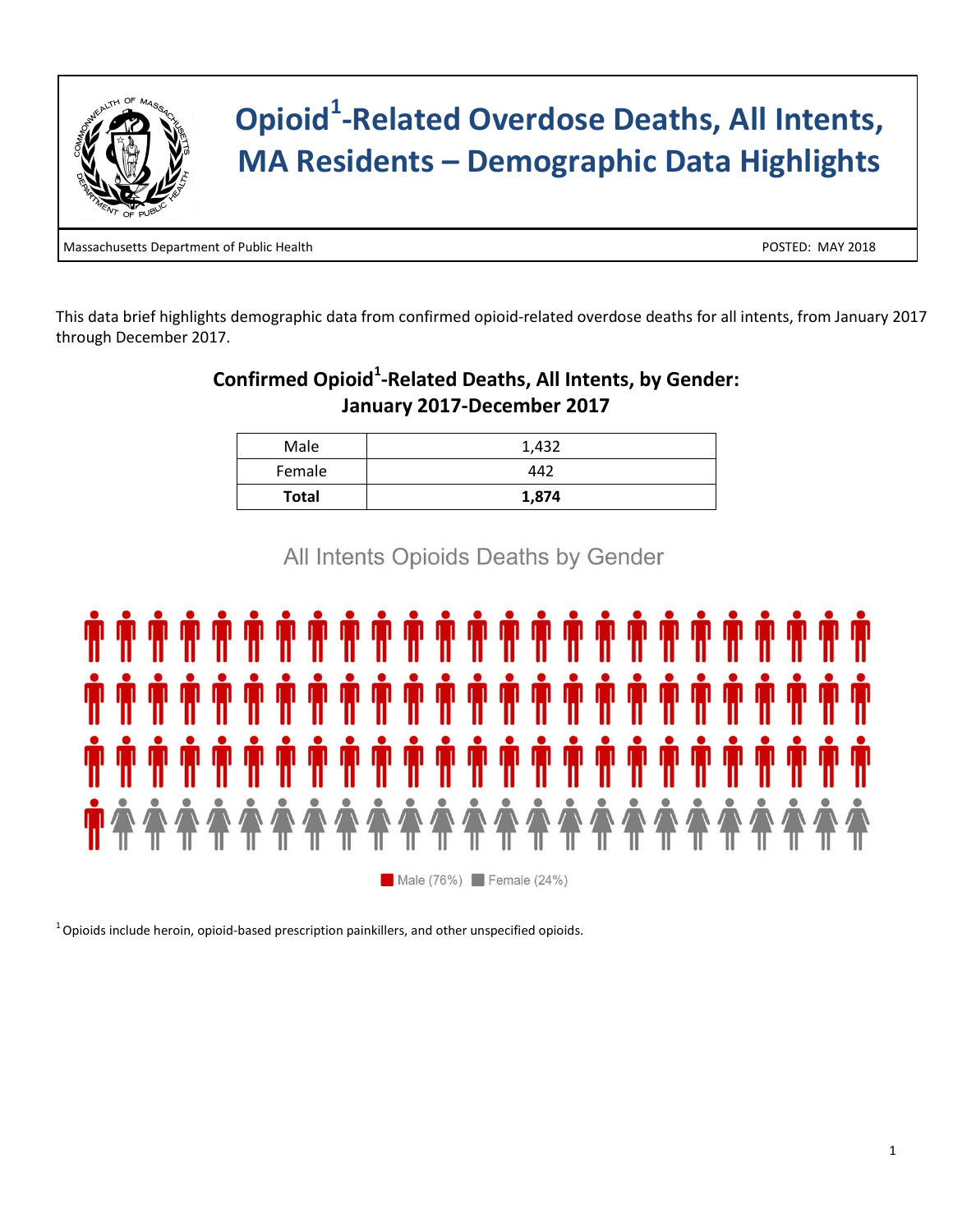## **Confirmed Opioid<sup>1</sup> -Related Deaths, All Intents Compared to All Deaths by Age: January 2017-December 2017**

|                                                               | $0 - 14$ | 15-24 | 25-34 | 35-44 | 45-54 | 55-64 | 65+   | <b>Unknow</b> | <b>Total</b> |
|---------------------------------------------------------------|----------|-------|-------|-------|-------|-------|-------|---------------|--------------|
|                                                               |          |       |       |       |       |       |       | n             |              |
| All Deaths                                                    | 380      | 495   | 1,271 | 1,499 | 3,163 | 6,333 | 45,61 |               | 58,758       |
| Confirmed Opioid <sup>1</sup> -Related<br>Deaths, All Intents | 0        | 126   | 576   | 451   | 428   | 251   | 42    |               | 1,874        |



 $1$ Opioids include heroin, opioid-based prescription painkillers, and other unspecified opioids.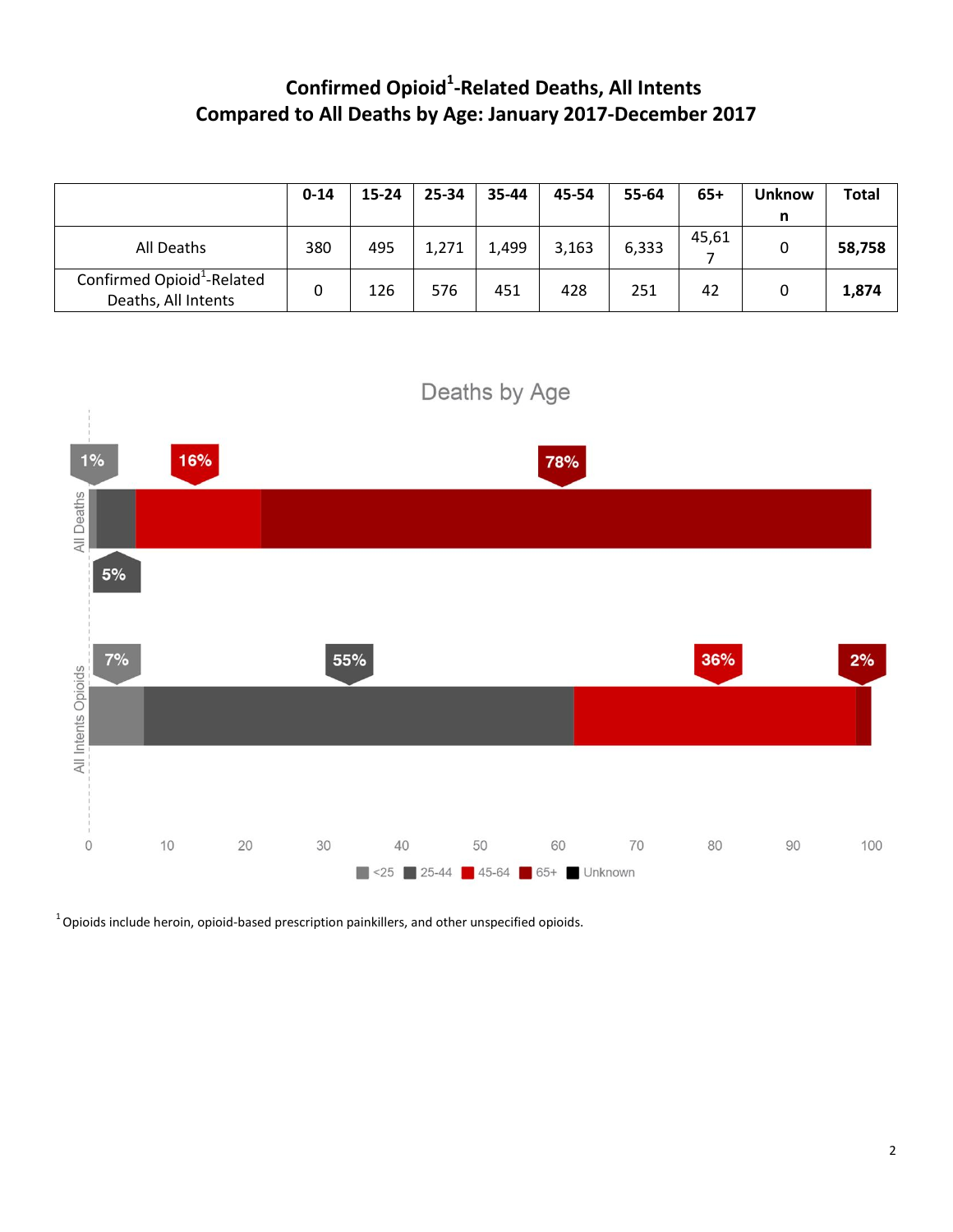### **Confirmed Opioid<sup>1</sup> -Related Deaths, All Intents Compared to All Deaths by Race: January 2017-December 2017**

|                                                               | White<br>non-<br><b>Hispanic</b> | <b>Black</b><br>non-<br><b>Hispanic</b> | Asian<br>non-<br><b>Hispanic</b> | <b>Hispanic</b> | Other/<br><b>Unknown</b> | <b>Total</b> |
|---------------------------------------------------------------|----------------------------------|-----------------------------------------|----------------------------------|-----------------|--------------------------|--------------|
| All Deaths                                                    | 51,985                           | 2,634                                   | 1,162                            | 2,352           | 625                      | 58,758       |
| Confirmed Opioid <sup>1</sup> -Related<br>Deaths, All Intents | 1,510                            | 103                                     | 12                               | 222             | 27                       | 1,874        |



 $1$ Opioids include heroin, opioid-based prescription painkillers, and other unspecified opioids.